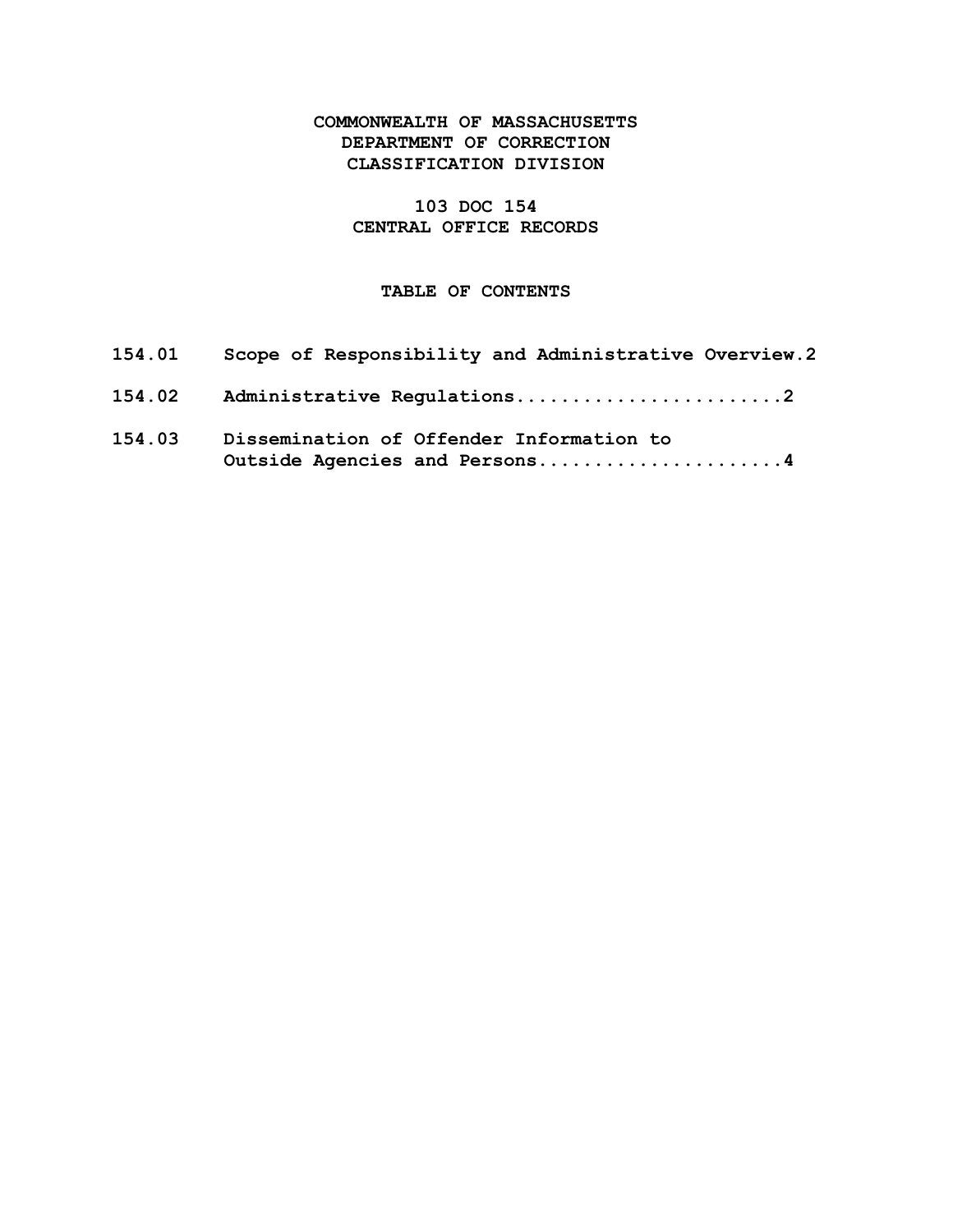| <b>MASSACHUSETTS</b>     |  |  |  |  |
|--------------------------|--|--|--|--|
| DEPARTMENT OF CORRECTION |  |  |  |  |

DIVISION: Central Classification Division

# TITLE: CENTRAL OFFICE RECORDS NUMBER: 103 DOC 154

- PURPOSE: To establish a procedure which governs the maintenance, organization, and access to the central office and inactive institutional records of the Department of Correction ("Department").
- REFERENCES: This policy is issued pursuant to M.G.L. C.124; C. 6, Sec. 167-178; 103 CMR 153, CORI Regulations

#### APPLICABILITY: Staff PUBLIC ACCESS: Yes

LOCATION: Department Central Policy File Classification Division Policy File Each Institution's Policy File

## RESPONSIBLE STAFF FOR IMPLEMENTATION AND MONITORING OF POLICY:

Assistant Deputy Commissioner of Classification

#### EFFECTIVE DATE: 11/24/2010

- CANCELLATION: 103 DOC 154.00 cancels all previous Department policy statements, bulletins, directives, orders, notices, rules, and regulations regarding Central Office Records which are inconsistent with this policy.
- SEVERABILITY CLAUSE: If any part of 103 DOC 154.00 is for any reason held to be in excess of the authority of the Commissioner, such decision shall not affect any other part of this policy.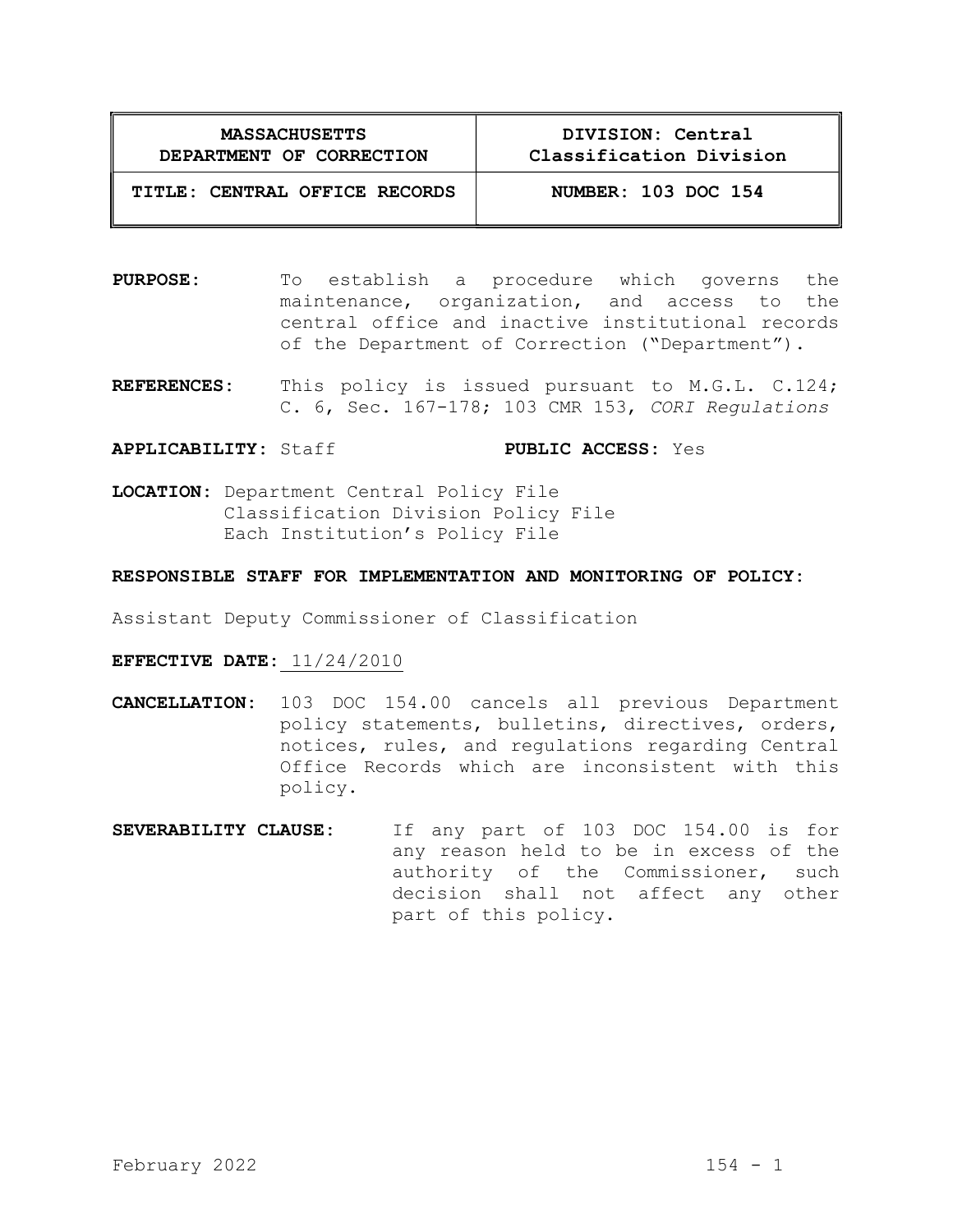#### 154.01 Scope of Responsibility and Administrative Overview

 The Central Records Department shall maintain and manage the (historical) central record, as well as maintain and manage the institutional inmate six-part folder (see 103 CMR 155 Inmate Case Records) of inmates no longer in the custody of the Department.

### 154.02 Administrative Regulations

- 1. The dissemination of information about criminal offenders shall be in accordance with section 154.02 and 103 CMR 153, CORI Regulations.
- 2. To obtain an offender's folder from the records room, a request must be made in writing by either fax or by e-mail including the inmate name, commitment number, date of the request, name of the requestor and his/her division, department or work location. The folder will be logged out to the requester. The daily logbook shall be utilized to record the name of the folder being removed, the requester's name, division and date. The daily logbook shall be reviewed and maintained by the central records staff on an ongoing basis.
- 3. Ordinarily no person shall withdraw more than ten (10) folders at one time. In unusual circumstances, the Director of the Date Computation Unit or designee may authorize withdrawal of folders in excess of ten (10).
- 4. A folder in the possession of the applicant may not be given to another approved employee until the second party is listed on the application form. It is the responsibility of the applicant to ensure that the new holder's name is added to the application form.
- 5. The person whose name appears last on the application form shall be responsible for locating and returning a folder to the records room.
- 6. Ordinarily folders shall be returned to central records within two (2) months. If the folder is needed for a longer period of time, the requestor must resubmit a sign out slip for that folder. The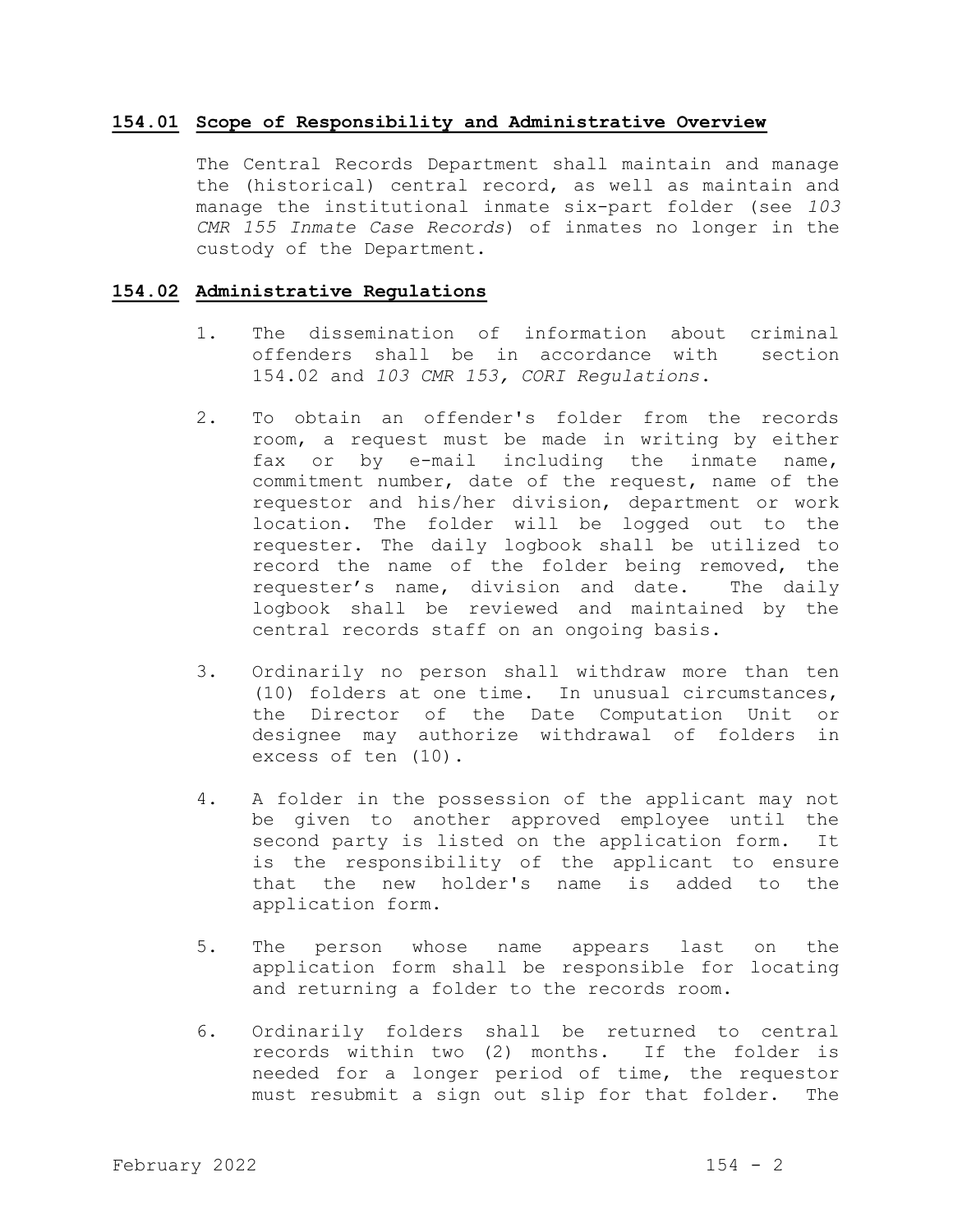folder shall then be signed back out to that individual.

- 7. Under no circumstances shall a master card be removed from the central records room, or the contents of the folder removed from any folder.
- 8. Authorized Department personnel and staff of the Massachusetts Parole Board, and other authorized persons may review central record folders or Inmate Management System (IMS) records at the Central Records Division located at the Massachusetts Correctional Institution at Concord ("MCI Concord". Alternatively, in some circumstances the folder may be forwarded to Department staff via institutional mail.

 In unusual cases, authorized personnel may retrieve a folder by contacting the MCI Concord, shift commander, who shall enter the central records area and retrieve the folder. The folder shall be placed at MCI Concord outer control where the authorized personnel may retrieve it. The shift commander shall be responsible for obtaining a signed, written request as outlined in 154.01(2).

Access to IMS screens shall be given in accordance with the 103 DOC 153, CORI Regulations, 103 CMR 157, Regulations Governing Access to and Dissemination of Evaluative Information policies, and the 103 DOC 756, Information Technology policy, IMS Profile Approval Procedures.

- 9. Each folder shall be returned to central records sealed in a manila envelope and clearly marked: MCI Concord, Central Records Department, 2nd floor, B-Building, West Concord, MA, and must include a return address.
- 10. Any non Department staff person authorized to access a folder may not further disseminate, copy, or release its contents except in the following cases:
	- a. When requested for court proceeding;
	- b. When members or authorized staff of the Parole Board are conducting parole hearings at state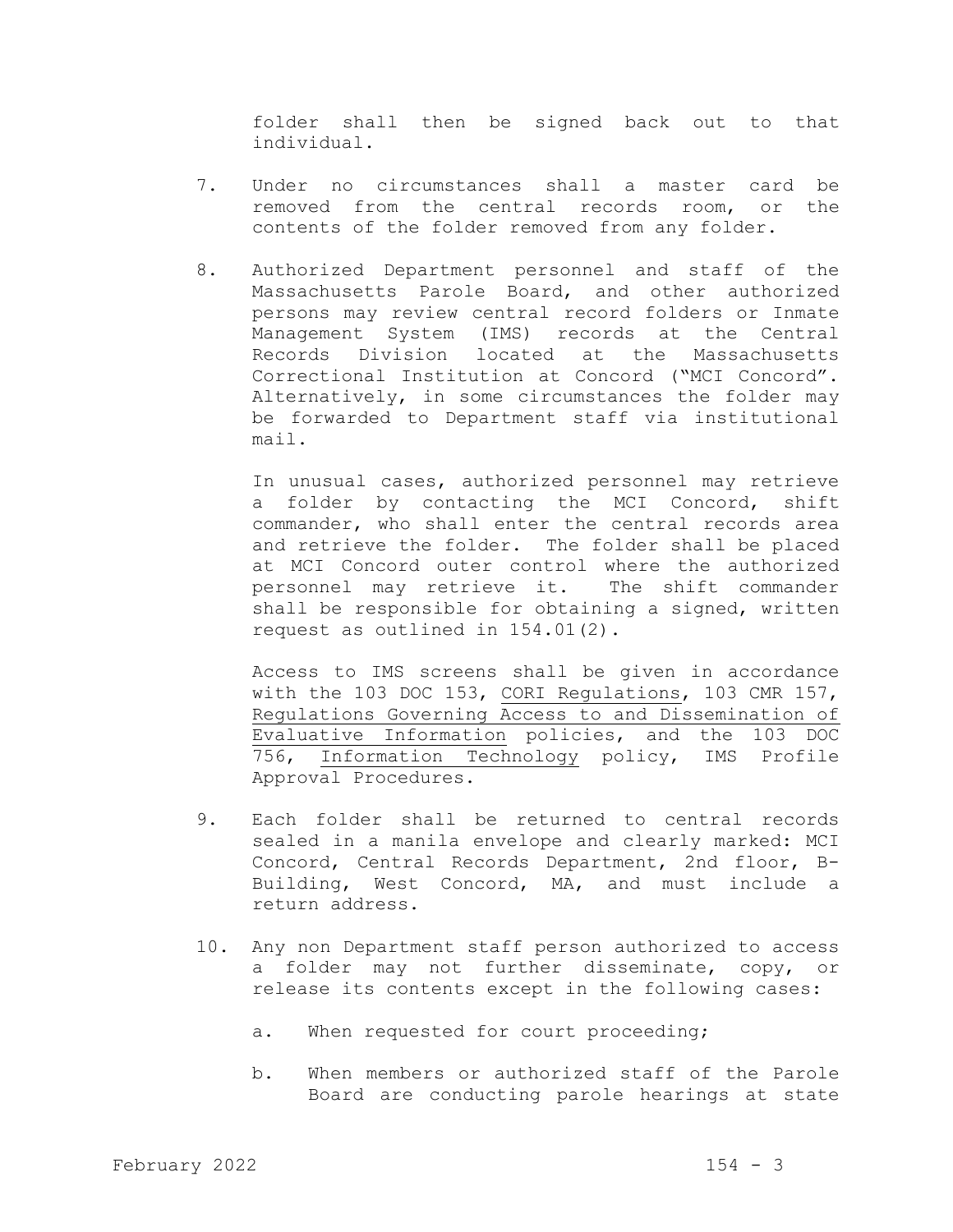or county facilities or other designated hearing locations;

- c. In emergencies when authorized by the Assistant Deputy Commissioner of Classification or his/her designee;
- d. When needed by the office of the Attorney General. In this instance, the person who releases the folder must obtain a receipt in accordance with 154.02(2), from the assistant attorney general requesting the folder.

When a folder in the possession of a requestor is further disseminated as above, information required by 154.02(2) shall be forwarded to Central Records. No folder shall be left in the custody of any outside agency/person (except the Office of the Attorney General) unless so ordered by the court or Commissioner of Correction.

- 11. No offender information shall be left unattended. Whenever anyone is to be absent from a workstation, he/she shall first arrange for the secure placement or responsible surveillance of such offender information.
- 12. The folders shall be in good order when released and shall be returned in the same condition. Material in the folders shall be filed according to the following format:
	- a. Six-part folders in accordance with rules and regulations set forth in policy 103 CMR 155, Inmate Case Records.
	- b. Two-flap folders in chronological sequence with the most recent in front and oldest items at the rear of the folder.

# 154.03 Dissemination of Offender Information to Outside Agencies or Persons

1. All dissemination of criminal offender record information to outside agencies and individuals shall be in accordance with 103 DOC 153, CORI Regulations and 103 CMR 157, Regulations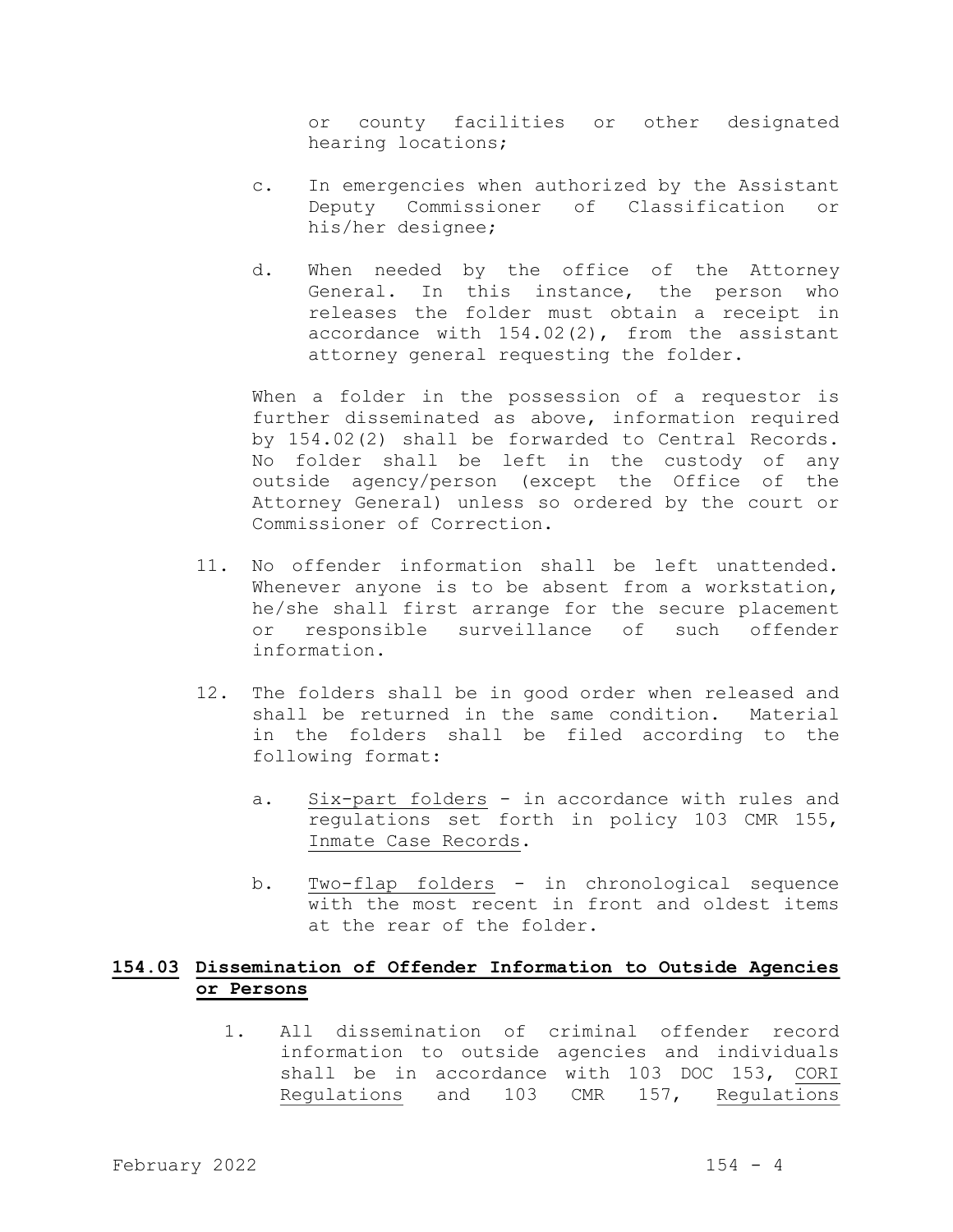# Governing Access To And Dissemination Of Evaluative Information.

- 2. All outside inquiries seeking information about offenders on parole or offenders who have been revoked but not yet returned shall be referred to the Parole Board. All inquiries for information about confined offenders or offenders no longer subject to Parole Board authority shall be referred to the Department.
- 3. Evaluative information shall not be released prior to permission being granted by the originating agency.
- 4. Notwithstanding the general rule of paragraph two (2) above, employees of the Parole Board may share reports and information created by the Department with legal representatives preparing for parole revocation hearings. This exception is subject to any limitations established in advance by the Department's General Counsel.
- 5. The operating procedures described below are intended for the control of the dissemination of criminal offender information from Central Records in accordance with the regulations set forth by the Criminal History Systems Board (CHSB).
	- a. Applicants from agencies certified by CHSB must show some form of identification proving that he/she is an official representative of the certified agency. He/she must receive authorization/clearance from the Deputy Superintendent of Operations or Director of Security of MCI-Concord to enter the facility and must adhere to the rules and regulations of the institution. Inquirers must sign their name to the MCI Concord visitors log at outer control and in the central records CORI log, listing their agency, date of visit and name of file they are viewing. These appointments shall be scheduled with the central records supervisor at least forty-eight (48) hours in advance.